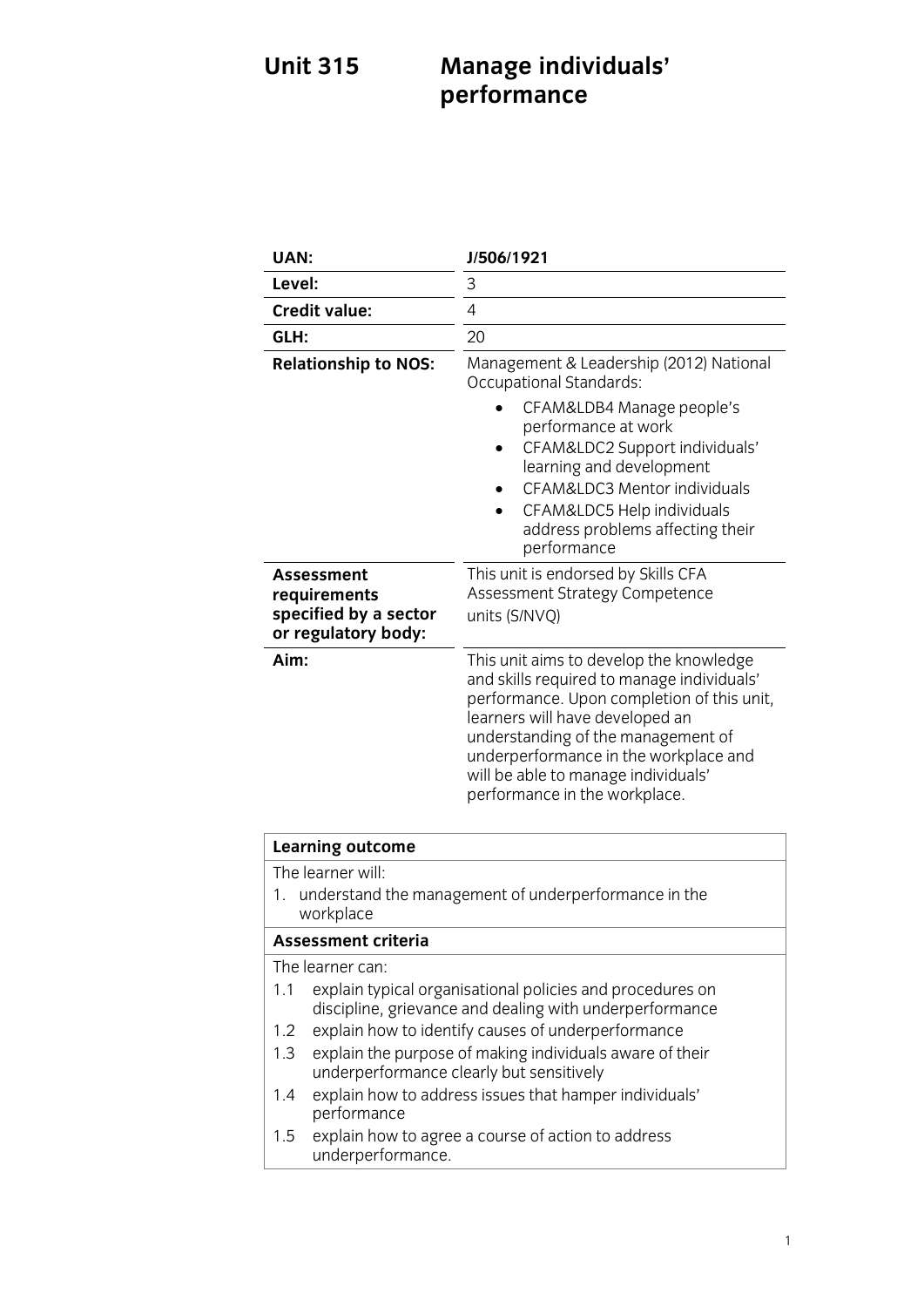### **Assessment Guidance Assessment Guidance**

Performance management is a holistic process of bringing together many activities that collectively contribute to the effective management of individuals. The process covers the broader issues of the organisation and long term goals.

Performance appraisal is part of performance management: it is operational, uses data and information and relates to individuals. In the case of underperformance, can involve specific policies on discipline and grievance. It is usually within the role of the line manager to deal with issues relating to the individual.

Underperformance means that agreed targets and objectives, and behaviour and attitudes are below or against the standards required by the organisation. Examples could include poor time keeping, lack of respect of others or failure to carry out instructions which could have serious implications.

There are many policies within the organisation, these are regularly updated in line with current legislation and good practice. Employees are provided with access to key policies usually through the use of the shared drive and this information is commonly used as part of staff induction.

Disciplinary and grievance policies and procedures are frameworks providing clear information for dealing with difficulties which may arise as part of the working relationship from either the employer's or employee's perspective. The policies let employees know what is expected and provide courses of action (steps) to follow with key contacts. It is very important to follow the stages carefully and to keep good records, these might include minutes of meetings, emails, attendance notes, notes of telephone calls, letters etc. attendance notes, notes of telephone calls, letters etc.

 $\sum_{i=1}^{n}$  the has:

- Explained using an example for each of the disciplinary and<br>grievance policies of when each policy would be used and the type of evidence that would be needed before, during and after the process.
- $\bullet$  Identified the key steps for each of the policies and described<br>a work related outcome for the individual and the a work related outcome for the individual and the<br>organisation of using each policy together with supporting information of each stage. information of each stage.

# $1.2$

Formal and informal feedback provides the line manager with information from systems, processes individuals and teams which can be used to show gaps between what you have planned or could have achieved and actual achievement. These 'gaps' which are below what is expected can be called indicators of underperformance.

- In order to identify causes of underperformance, feedback<br>from the individual in the form of words, behaviour or attitude may give an early indication of performance gaps.
- Feedback from others, including the team, other departments<br>and customers may also be of a formal or informal nature
- An increased number of customer complaints, for example, are a significant indicator are a significant indicator.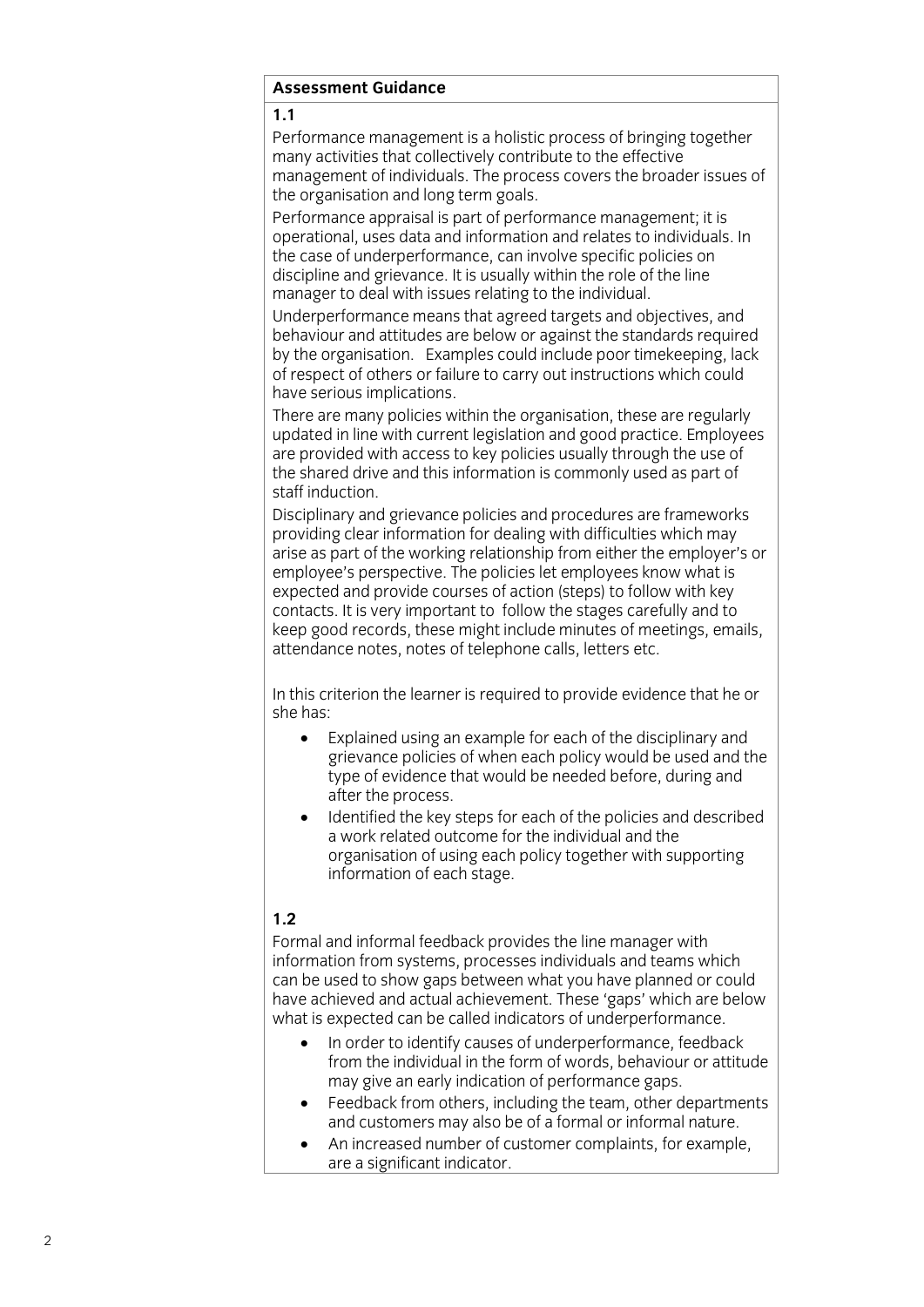- Informal meetings provide an ongoing method of feeding can discuss how their attitude and standard of work affects out comes and standards.
- Formal appraisal/ performance review meetings where data<br>and information is brought by both parties to review progress. progress.

In this criterion the learner is required to provide evidence that he or she has:

she has: explained the methods used to identify underperformance  $\mathbf{u}$ 

# $1.3$

Clear lines of communication are very important when working with others and early indicators based on evidence, enable parties to agree and make changes accordingly. As good use of interpersonal skills is essential when working with others, it is very important to be sensitive to the needs of others as messages can be interpreted differently from the sender to the receiver and levels of co-operation and motivation can be affected.

In this criterion the learner is required to provide evidence that he or she has:

she has: explained why a clear and sensitive approach is important when dealing with underperformance. when dealing with underperformance.

# $1.4$

Wherever possible one -to -one meetings should be undertaken in a quiet and confidential setting without interruptions from mobile phones or visitors. Feedback should be two way and both speaking and listening are important for both parties. Events, observed behaviours and actions are described rather than judged. behaviours and actions are described rather than judged.

In this criterion the learner is required to provide evidence that he or she has:

- $\bullet$ explained to an individual that there are underperformance issues to address.
- described how the approach was made, if agreement was reached and the outcomes for both parties reached and the outcomes for both parties.

# $1.5$

Individuals are encouraged to come to their own conclusions about what has been going wrong (ownership), with a clear understanding of how to move forwards and take corrective action.

Changes to other areas of work which are outside the scope of the individual may also need to take place in the future and there is also a need to agree individual responsibilities and set new targets. It is advisable for both parties to have a written record of the new outcomes with agreed timescales and opportunities for review outcomes with agreed timescales and opportunities for review.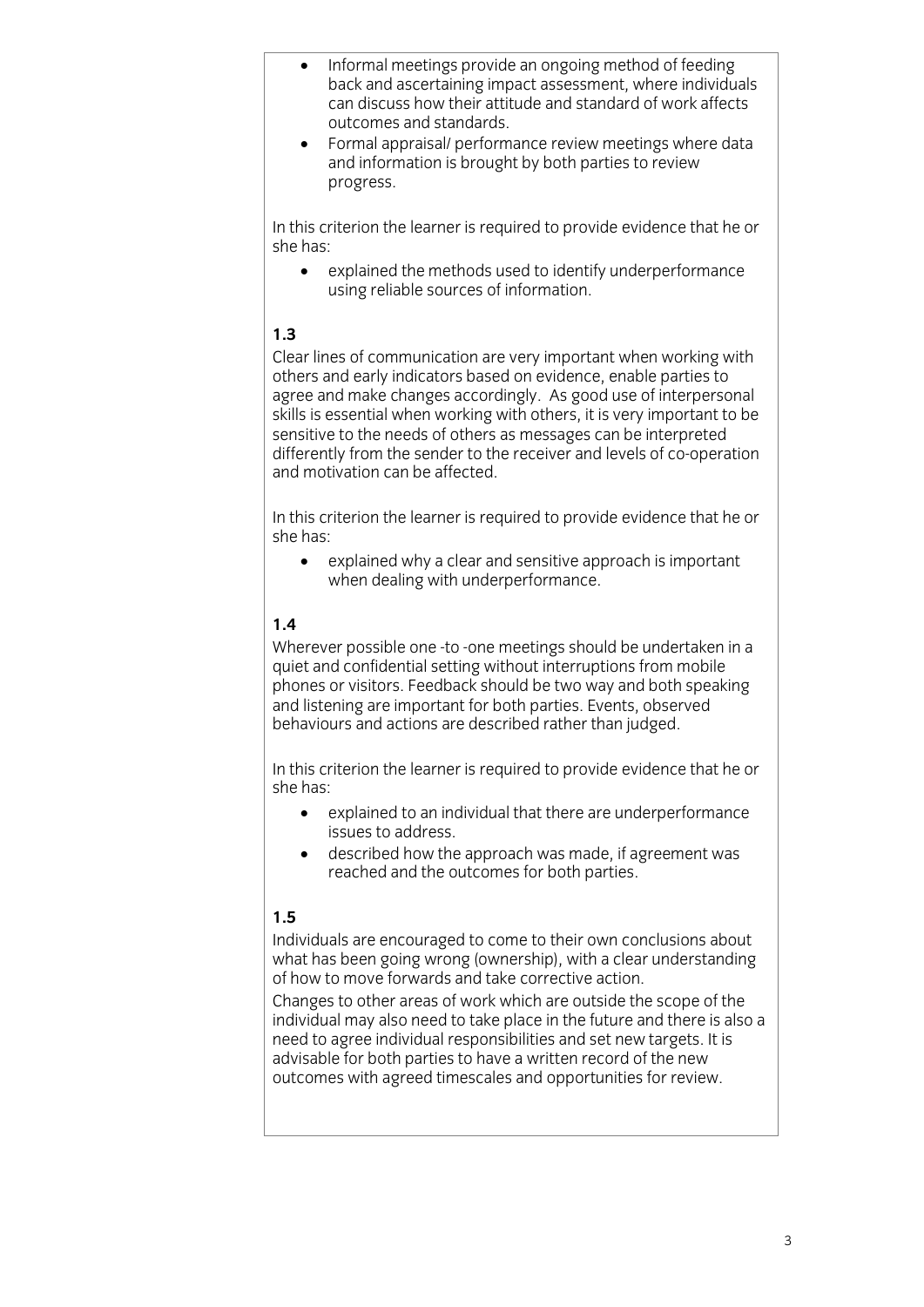In this criterion the learner is required to provide evidence that he or she has:

she has: explained how a new course of action was agreed and access and refer to. access and references and references

# **Learning outcome**<br>The learner will:

2. be able to manage individuals' performance in the workplace

## Assessment criteria

The learner can:

- 2.1 agree with team members specific, measurable, achievable, realistic and time-bound (smart) objectives that align to organisational objectives
- $2.2$ delegate responsibility to individuals on the basis of their expertise, competence, skills, knowledge, and development  $\frac{1}{2}$  expertise, competence, skills, competition of development  $\frac{1}{2}$  and development  $\frac{1}{2}$  and development  $\frac{1}{2}$  and development  $\frac{1}{2}$  and development  $\frac{1}{2}$  and development  $\frac{1}{2}$  and developme
- $2.3$ apply motivation techniques to maintain morale
- 2.4 provide information, resources and on-going mentoring to help individuals meet their targets, objectives and quality standards
- $2.5$ monitor individuals' progress towards objectives in accordance with agreed plans
- 2.6 recognise individuals' achievement of targets and quality standards
- adhere to organisational policies and procedures, and legal and  $2.7$ ethical requirements when managing individuals' performance in the workplace. the workplace.

## **Assessment Guidance Assessment Guidance**

Objectives are targets to be implemented or completed, or standards of performance to be achieved and maintained. These objectives or courses of action need to be going in the same direction in the as the organisation has decided to go. Objectives provide focus and clear direction, and should be SMART:

- onder<br>
Specific: Clear, unambiguous, straightforward, understandable<br>
A Measurable: Related to quantified or qualitative performance
	- Measurable: Related to quantified or qualitative performance
	- Achievable: With known resources
	- Realistic: Linked to business needs
	- Time-bound: Building-in completion date and review dates

 $\mathsf{S}$ he has required to provide evidence that he original to provide evidence that he original to provide evidence that he original to provide evidence that he original to provide evidence that he original to provide e

- $\bullet$ : identified the relevant priorities for action to address issues of
- agreed two SMART objectives with their line manager that<br>support the improvement required support the improvement required.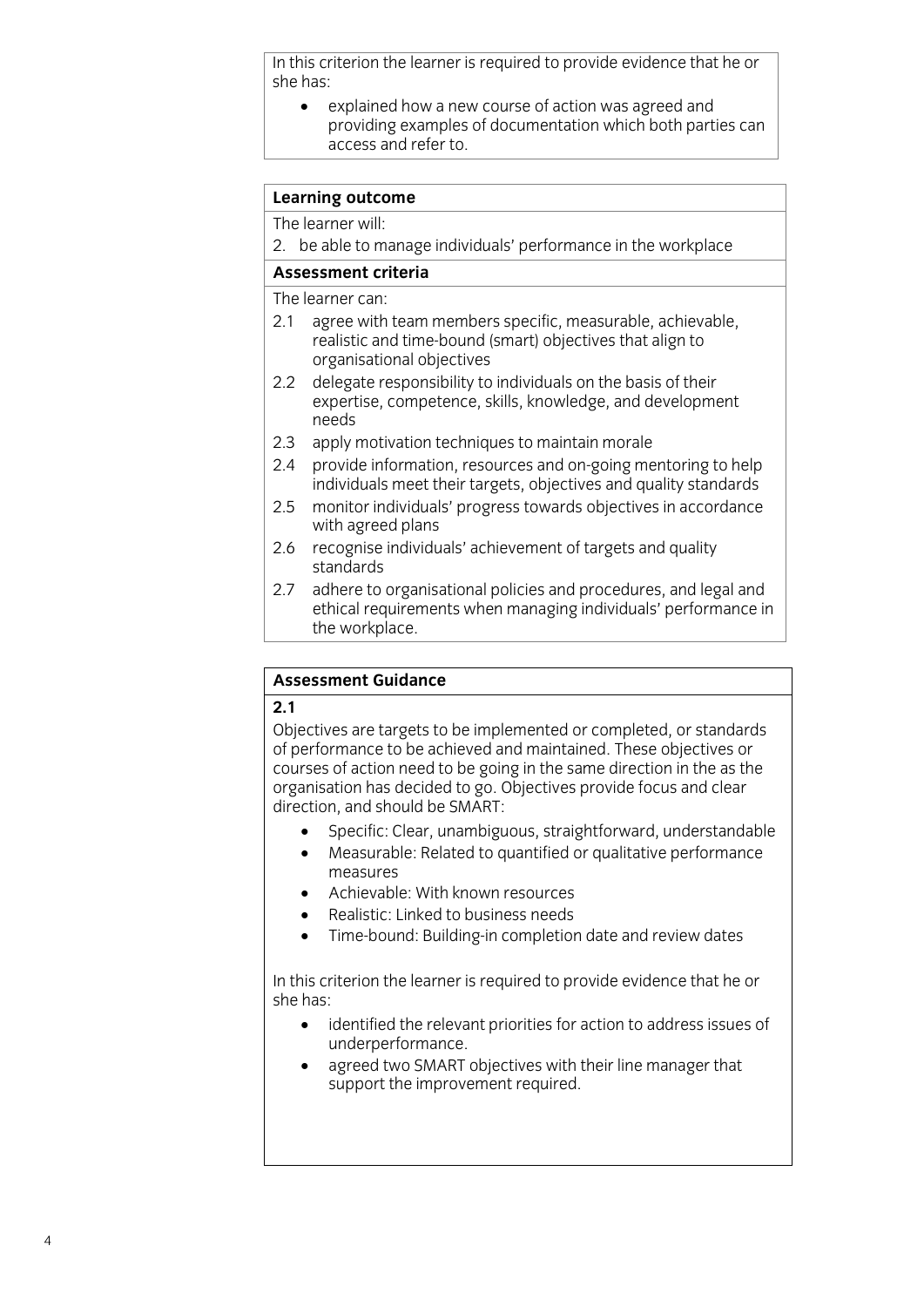# $\overline{2.2}$

'Delegation' means that you are able to trust someone with appropriate levels of expertise, competence, skill, knowledge and development needs to undertake specific tasks or duties on your behalf. However, individuals still require support and resources to be able to complete set tasks.

In this criterion the learner is required to provide evidence that he or she has:

- she has: delegated responsibility to two individuals for a specific task
	- identified the key factors for each individual that were used to identified the key factors for each individual that were used to ensure that both parties were suitable for the tasks undertaken.

# $2.3$

'Motivation' is a word used to describe an inner drive to behave or act in a certain manner. There are many theories and most describe a goal or reason to do something that will produce a desired result. Individuals have their own 'intrinsic' or inner motivation and 'extrinsic' motivation comes from others. Line managers often encourage and inspire others to maintain or improve morale.

'Morale' describes the mood and feelings of goodwill which inspire others to maintain or increase their outputs and contribute to harmonious working relationships. Getting to know people is vital and involvement and ownership of responsibility for achieving targets. quality standards and good customer feedback is critical. Techniques include daily conversations with individuals, organising team events. sharing collective performance data, celebrating achievement and rewarding effort. rewarding effort.

- applied motivation techniques, explained, how, when and<br>where they were used
	- described what happened as a result of using the techniques and the effects on individuals the team and customers and the effects on individuals, the team and customers.

# $2.4$

'Mentoring' is a relationship between an experienced person and less experienced person for the purpose of helping the one with less experience. This help can be in various forms and good examples are in the provision of information and resources to help the person complete their tasks. The help is provided in a non-threatening way, in a manner that the recipient will appreciate and value and will empower them to move forward with confidence towards what they want to achieve. move forward with confidence towards what they want to achieve.

- provided resources (as a mentor) and information and resources to an individual (as a mentee)
	- described how one target/ goal has been met, explaining why meeting the target/ goal was important and the implications of meeting the target/ goal was important and the implications of not meeting the target/goal. not meeting the target/goal.